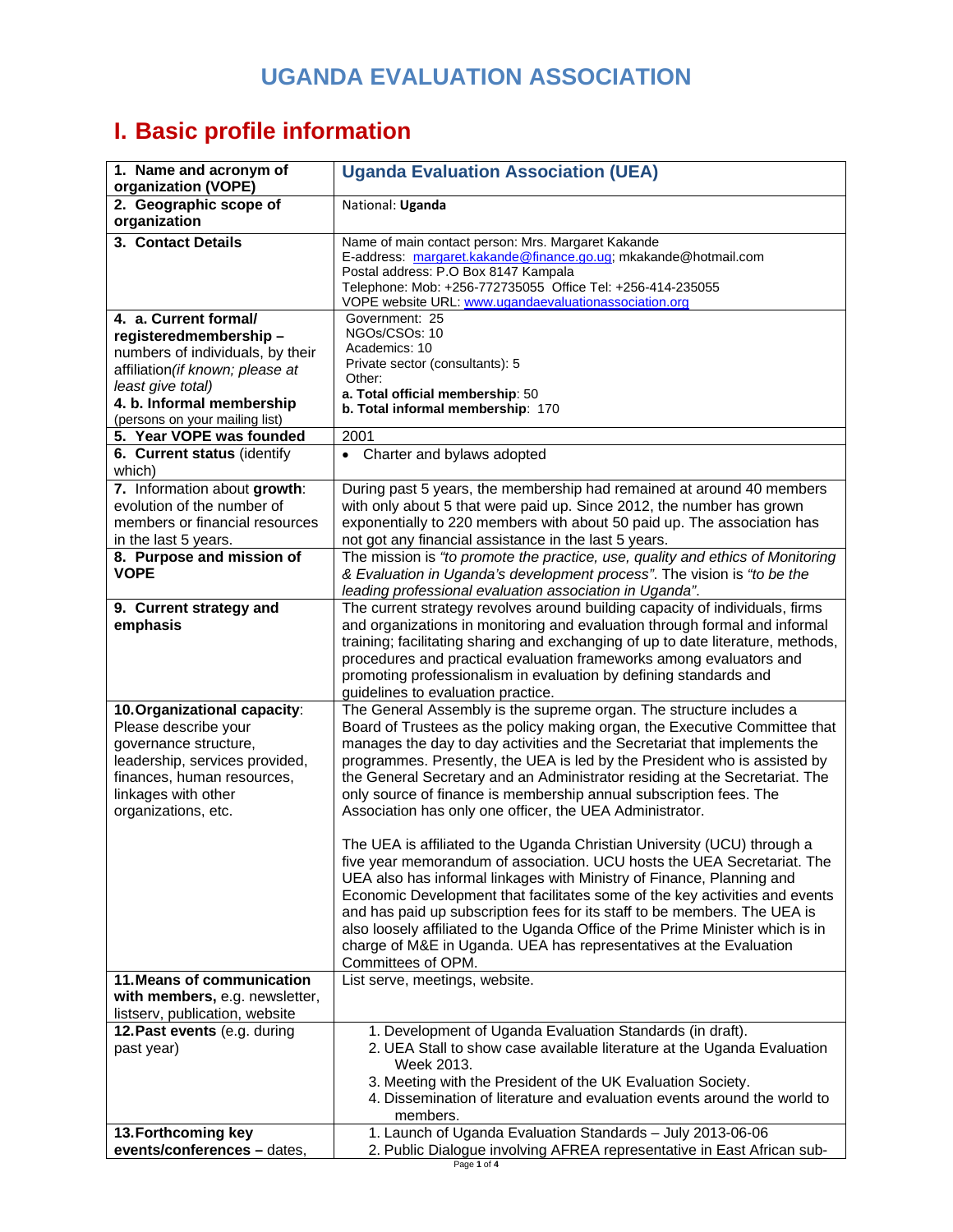| location                                                           | region<br>3. Evaluation information sharing seminars<br>4. Training events                                                                                        |
|--------------------------------------------------------------------|-------------------------------------------------------------------------------------------------------------------------------------------------------------------|
| 14. Name and e-address of<br>person submitting this<br>information | Mrs. Rosetti Nabbumba Nayenga<br><b>UEA General Secretary</b><br>rnabbumba@gmail.com; rosetti.nabbumba@finance.go.ug<br>Mob: +256-772487225; Tel: +256-414-235055 |
| 15. Date of this update                                            | $6th$ June 2013                                                                                                                                                   |

## **II. Experience with Evaluation Capacity Building**

| 1. Background: Please provide<br>a brief history of the formation of<br>this organization (VOPE).<br>1.1 Who were/are the key<br>players?<br>1.2 How many members do you<br>have on your governing board/<br>committee?<br>1.3What are the main existing<br>strengths that your VOPE is<br>trying to capitalize on?<br>1.4What are the main challenges<br>that your VOPE is trying to<br>address? | 1.1 The Uganda Evaluation Association (UEA) was formed in May 2001 and<br>registered in 2002 as a professional evaluation association and national<br>chapter of the African Evaluation Association (Afrea). The association<br>was first hosted by the Uganda National Council of Science and<br>Technology (UNCST) which was also building its monitoring and<br>evaluation capacity at the time. The process was spearheaded by the<br>Executive Director of UNCST Dr. Z.M. Nyira and one of the officers Mr.<br>Ismail Barugahare who continues to be an active member of UEA. The<br>steering committee that established the UEA in 2002 comprised of Mr.<br>Ismail Barugahare as the National Coordinator, Mr. Chris Opondo from<br>the African Highlands Ecoregional Programme, Dr. Sophy Musana from<br>NARO, Dr. Edward Mukooyo from the Ministry of Health, Ms. Susan<br>Kasedde from UNICEF and Mrs. Margaret Kakande Head Poverty<br>Monitoring and Analysis Unit MFPED. Dr. Z. Nyiira was an advisor to<br>the group. The committee was joined in 2004 by Mrs. Rosetti<br>Nabbumba Nayenga. |
|---------------------------------------------------------------------------------------------------------------------------------------------------------------------------------------------------------------------------------------------------------------------------------------------------------------------------------------------------------------------------------------------------|----------------------------------------------------------------------------------------------------------------------------------------------------------------------------------------------------------------------------------------------------------------------------------------------------------------------------------------------------------------------------------------------------------------------------------------------------------------------------------------------------------------------------------------------------------------------------------------------------------------------------------------------------------------------------------------------------------------------------------------------------------------------------------------------------------------------------------------------------------------------------------------------------------------------------------------------------------------------------------------------------------------------------------------------------------------------------------------------------------|
|                                                                                                                                                                                                                                                                                                                                                                                                   | 1.2The Board is not functional presently. The Executive Committee is<br>functional with the President and General Secretary of UEA.                                                                                                                                                                                                                                                                                                                                                                                                                                                                                                                                                                                                                                                                                                                                                                                                                                                                                                                                                                      |
|                                                                                                                                                                                                                                                                                                                                                                                                   | 1.3The UEA enjoys the benefit of a large pool of monitoring and evaluation<br>experts in the country, both in Government and other non-state<br>organisations. Some UEA members work in influential Government<br>institutions where some support is leveraged in terms of operational<br>logistics and space and capacity building efforts.                                                                                                                                                                                                                                                                                                                                                                                                                                                                                                                                                                                                                                                                                                                                                             |
|                                                                                                                                                                                                                                                                                                                                                                                                   | 1.4 The main challenges are: low capacity among members in evaluation<br>methodologies and practices; lack of standards to guide evaluation<br>work in the country; lack of consistent sources of finances to fund<br>Association activities, pay salaries for staff and equip the UEA<br>Secretariat; outdated legal documents and the need to improve<br>governance structures.                                                                                                                                                                                                                                                                                                                                                                                                                                                                                                                                                                                                                                                                                                                        |
| 2. Organizational motivation:<br>What were/are the driving forces<br>of the VOPE and its historical<br>development?                                                                                                                                                                                                                                                                               | The motivation to form UEA stemmed from the need to form a national<br>chapter of the African Evaluation Association (Afrea) to improve evaluation<br>capacity in Uganda. The need to develop a critical mass of professional<br>evaluators in the country who can undertake evaluations is a major driving<br>force. Also, the long term goal is to develop an accreditation system for<br>evaluators in Uganda as a means of professionalising the evaluation<br>practice.                                                                                                                                                                                                                                                                                                                                                                                                                                                                                                                                                                                                                             |
| 3. Evaluation Capacity<br>Building: What has your VOPE                                                                                                                                                                                                                                                                                                                                            | 1) Sharing of information and news on evaluation methodologies and<br>pieces of work.                                                                                                                                                                                                                                                                                                                                                                                                                                                                                                                                                                                                                                                                                                                                                                                                                                                                                                                                                                                                                    |
| done to promote evaluation<br>(M&E) capacity?                                                                                                                                                                                                                                                                                                                                                     | 2) Inviting professional evaluators to speak to our members and share                                                                                                                                                                                                                                                                                                                                                                                                                                                                                                                                                                                                                                                                                                                                                                                                                                                                                                                                                                                                                                    |
|                                                                                                                                                                                                                                                                                                                                                                                                   | the methods being used in ongoing evaluations.<br>3) Encouraging members to enroll for professional courses and                                                                                                                                                                                                                                                                                                                                                                                                                                                                                                                                                                                                                                                                                                                                                                                                                                                                                                                                                                                          |
|                                                                                                                                                                                                                                                                                                                                                                                                   | degrees in Evaluation                                                                                                                                                                                                                                                                                                                                                                                                                                                                                                                                                                                                                                                                                                                                                                                                                                                                                                                                                                                                                                                                                    |
|                                                                                                                                                                                                                                                                                                                                                                                                   | 4) Seconding members to short term training courses on M&E, Impact<br>evaluation.                                                                                                                                                                                                                                                                                                                                                                                                                                                                                                                                                                                                                                                                                                                                                                                                                                                                                                                                                                                                                        |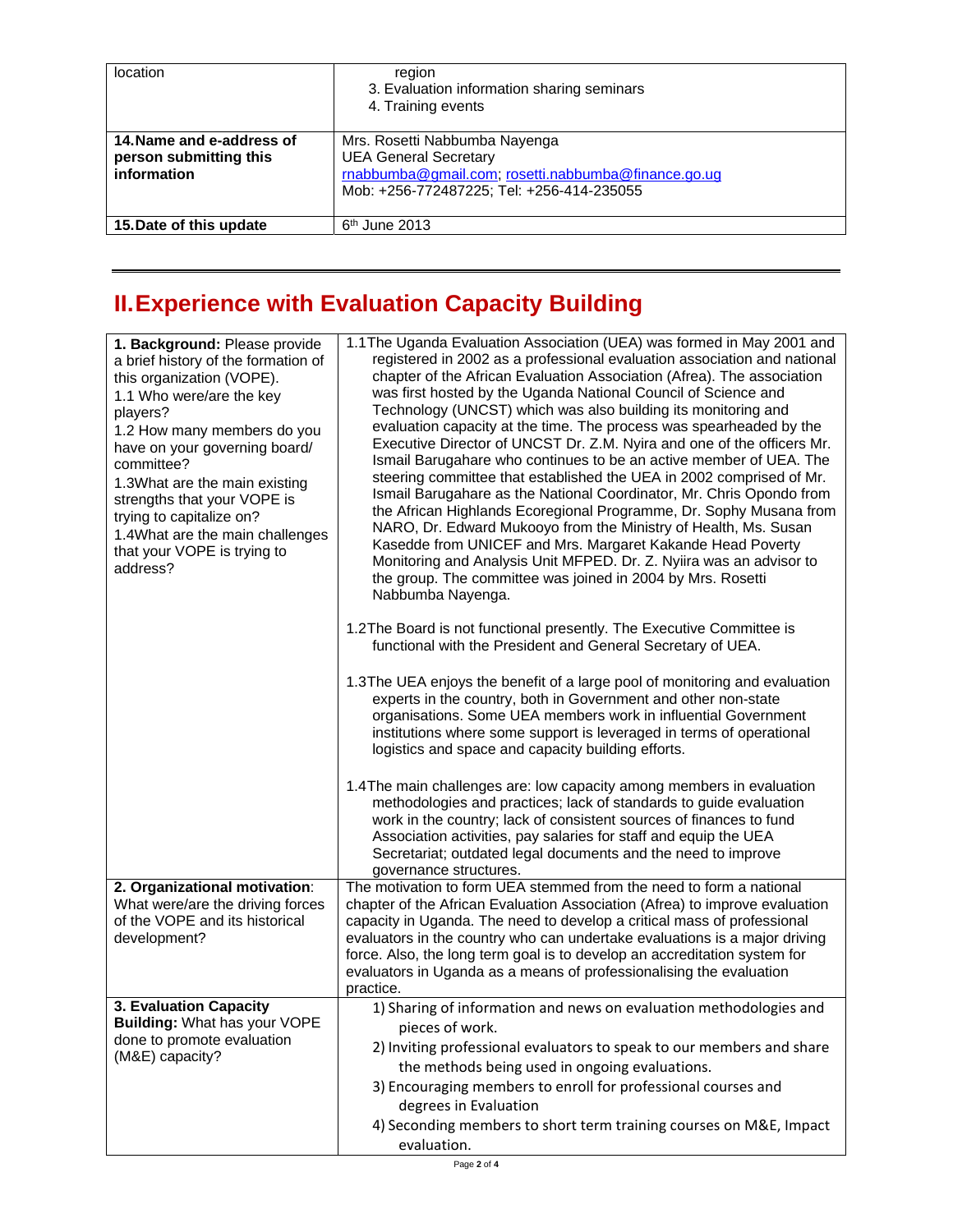| 4. Context / target entities:        | 1) Training institutions including Makerere University, Uganda                   |
|--------------------------------------|----------------------------------------------------------------------------------|
| More specifically, who are the       | Christian University (UCU) and Uganda Management Institute                       |
| persons or institutions your         |                                                                                  |
| organization seeks to influence      | (UMI) to provide short and long term training to members; to                     |
| (to strengthen evaluation            | undertake joint research projects and disseminate the findings and               |
| capacity)? For example:              | also to participate in developing and enforcing the Uganda                       |
| 4.1 Technical capacities to          | Evaluation standards.                                                            |
| supply quality evaluations,          |                                                                                  |
| partnering with experts, local       | 2) UEA Secretariat based at UCU to become fully operational to                   |
| universities or others to            |                                                                                  |
| provide training for                 | support members in accessing M&E literature and training.                        |
| members, etc.;                       |                                                                                  |
| 4.2 Strengthening VOPE               | 3) Office of the Prime Minister which is mandated to strengthen M&E              |
| organizational capacity itself;      | systems and capacity in the country. Working with OPM would                      |
| 4.3 Enhancing the enabling           | enable UEA to influence ongoing evaluations and to strengthen                    |
| environment for evaluation,          | capacity of members through involvement in Government                            |
| including strengthening the          |                                                                                  |
| demand for and use of                | sponsored evaluations.                                                           |
| evaluations by policy                |                                                                                  |
| makers;                              | 4) Donor agencies that could support UEA in furthering its objectives of         |
| 4.4 Influencing governmental         | professionalizing the evaluation practice in Uganda.                             |
| policiesrelated to evaluation,       |                                                                                  |
| evaluation designs and               |                                                                                  |
| implementation of M&E                |                                                                                  |
| systems, etc.                        |                                                                                  |
| 5. Public accountability: Is your    | The UEA in strengthening transparency indirectly through its members             |
| VOPE helping to strengthen           | who are working in various Government and non-Government                         |
| oversight and transparency of        | organizations whose efforts are geared towards increased accountability.         |
| government programs? If so, in       |                                                                                  |
| what ways? Can you share any         | For example, some of the members work in Parliament, Budget                      |
| success stories of evaluators or     | Monitoring and Accountability Unit, Human Rights Advocacy NGOs, Office           |
| others promoting public              | of the Prime Minister.                                                           |
| accountability?                      |                                                                                  |
|                                      | A successful example is from 20 members of UEA from the Budget                   |
|                                      | Monitoring and Accountability Unit of Ministry of Finance, Planning and          |
|                                      |                                                                                  |
|                                      | Economic Development that have been monitoring several infrastructure            |
|                                      | and social sectors since 2008/09. Their findings have led to investigations      |
|                                      | and action on corrupt cases; improving on management of public finances          |
|                                      | and enhanced delivery of social services.                                        |
| 6. More specifically, what are       |                                                                                  |
| some of the key themes for           | Presently, the UEA has not yet gone into advocacy work. Individual efforts       |
| which you advocate? For              | by members within their respective work stations have tended to focus on         |
| example, are you promoting           |                                                                                  |
| issues related to cultural           | empowerment, gender and equity budgeting, poverty eradication,                   |
| sensitivity, equity, social justice, | agricultural transformation and human rights.                                    |
| empowerment, transformation,         |                                                                                  |
| gender, environment, poverty? If     |                                                                                  |
| so, please describe or attach        |                                                                                  |
| relevant documents.                  |                                                                                  |
| 7. Methods: Experiences in           | 1) UEA has organized workshops for members that are facilitated by               |
| strengthening skills of individual   | local and/or international experts.                                              |
| members, by (for example):           | 2) Members have been seconded to working committees on                           |
| organizing workshops led by          | evaluation at the Uganda Office of the Prime Minister.                           |
| local experts;                       |                                                                                  |
| organizing webinars with             | 3) Members have been seconded to short term training courses on                  |
| international speakers;              | monitoring and evaluation.                                                       |
| designing and delivering e-          | 4) Sharing of information on ongoing evaluation works worldwide,                 |
| learning programmes;                 | including available opportunities for training.                                  |
| administering mentoring<br>$\bullet$ |                                                                                  |
| programmes; etc.                     |                                                                                  |
| 8. Standards: Has your VOPE          |                                                                                  |
| developed professional               | The UEA is in the process of developing the Uganda Evaluation Standards          |
| standards/ethical codes/             | which are currently in draft form. It is planned that they will be ready for use |